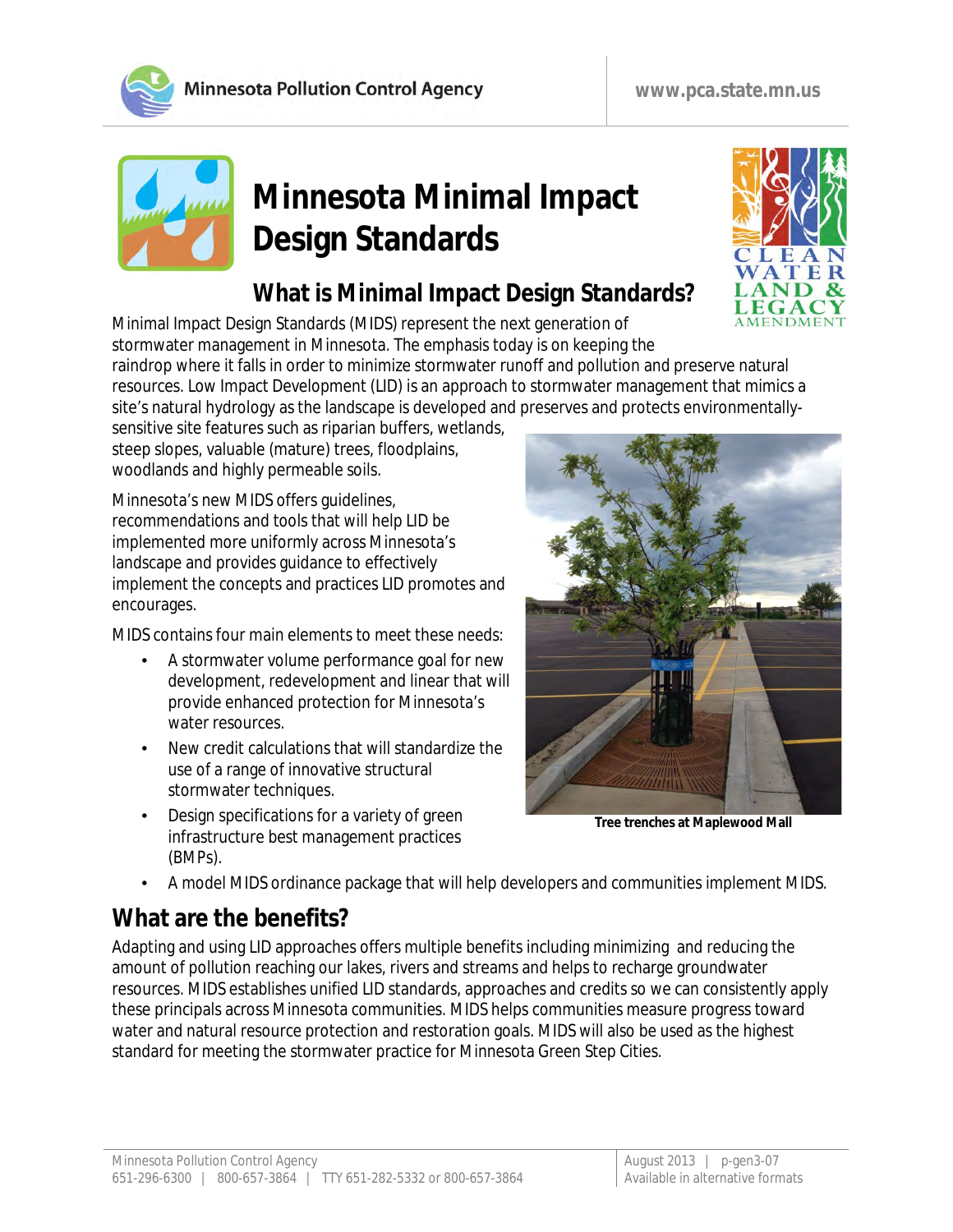### **Who will use MIDS?**

The concepts behind MIDS can essentially be used by all Minnesotans – we can all do our part in minimizing stormwater runoff and pollution. MIDS was specifically developed for designers, engineers, planners, contractors, stormwater managers, landscape architects, public works staff, landscape industry, land use regulators and others involved in new development and redevelopment projects. MIDS methodologies will provide tools for these individuals to quantify reductions in post-development runoff and pollutant loading from a wide variety of LID practices.

### **Where did MIDS come from?**

Recognizing the value of LID to Minnesota's high valued water and natural resources, the 2008 Legislature directed the MPCA to develop MIDS.

Minn. Stat. § 115.03, subd. 5c reads:

"The agency shall develop performance standards, design standards, or other tools to enable and promote the implementation of low impact development and other storm water management techniques. For the purposes of this section, "low impact development" means an approach to storm water management that mimics a site's natural hydrology as the landscape is developed. Using the low impact development approach, storm water is managed on site and the rate and volume of predevelopment storm water reaching receiving waters is unchanged. The calculation of predevelopment hydrology is based on native soil and vegetation".

Upon passage of the legislation, a stakeholder group was created to guide the MPCA in the development of MIDS. This group met monthly for three years and was instrumental in creating the MIDS work products.

# **Performance goals(s)**

A performance goal specifies what level of stormwater treatment must be achieved. The MIDS performance goals were developed to satisfy the legislation by determining how much precipitation must be retained on a particular site. It is expressed as a volume of water calculated by taking a depth of rainfall that falls on an impervious surface.

### **Minnesota's new MIDS performance goal**

#### Performance Goal for New Development:

New, nonlinear developments that create more than one acres of new impervious surface on sites without restrictions, stormwater runoff volumes will be controlled and the post-construction runoff volume shall be retained on site for 1.1 inches of runoff from impervious surfaces statewide.

#### Performance Goal for Redevelopment:

Nonlinear redevelopment projects on site without restrictions that create one or more acres of new and/or fully reconstructed impervious surfaces shall capture and retain on site 1.1 inches of runoff from the new and/or fully reconstructed impervious surfaces.

#### Performance Goal for Linear:

Linear projects on sites without restrictions that create one acre or greater of new and/or fully reconstructed impervious surfaces, shall capture and retain the larger of the following:

- 0.55 inches of runoff from the new and fully reconstructed impervious surfaces
- 1.1 inches of runoff from the net increase in impervious area

Mill and overlay and other resurfacing activities are not considered fully reconstructed.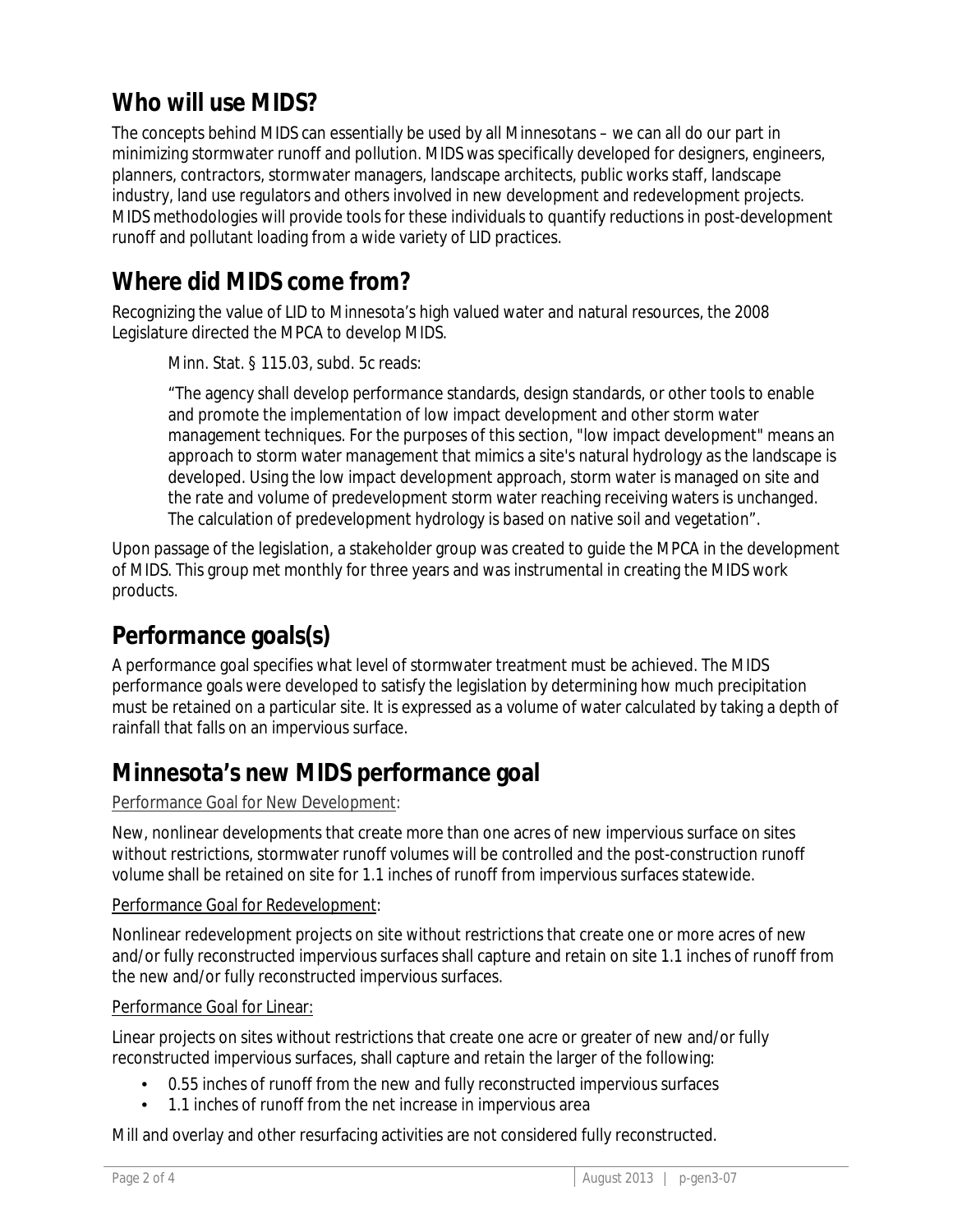# **Why 1.1 inches? What is the significance?**

In studying rainfall data for Minnesota, 1.1 inches represents approximately 90 percent of all rain events in Minnesota. Rainfall events between 0.5 and 1.5 inches are responsible for about 75 percent of runoff pollutants. This is sometimes referred to as the "first flush" of pollutants. Therefore, by more carefully managing rainfall events of this size using LID approaches, we can prevent or minimize stormwater volume and pollution during many of the runoff events in Minnesota.

## **Flexible treatment option – not all sites can retain 1.1 inches**

While reducing the volume of runoff leaving a developed site is the only way to mimic native hydrology, there are situations where it is simply not feasible. Infiltration is the most common practice to reduce runoff volumes, but soil conditions may not always allow water to soak into the ground. Much of Minnesota has tight clay soils, shallow bedrock, or karst topography that are not conducive to infiltration as a stormwater management approach. Additionally, some sites may have contamination, existing building or utility conflicts, or other site constraints such as zoning requirements that create difficulties in providing volume reduction. In order to accommodate alternative forms of water quality treatment on sites with restrictions, a Flexible Treatment Options Sequence and accompanying Design Guidance Flow-Chart was developed. Project proposers are taken through a step by step approach to document site restrictions and how they have attempted to meet the full 1.1 inches performance goal. If the 1.1 inch performance goal is shown to be infeasible, a 0.55 inch performance goal is explored, followed by a 60 percent annual Total Phosphorus removal goal, and then a final option to meet the 1.1 inches volume reduction goal at an off-site location.

## **Design specifications and a credit calculator**

The credit calculator is a tool designed to quantify reductions in post-development runoff and pollutant loading using a variety of LID practices. This graphic user interactive tool allows individuals to enter a project's site conditions and determine the amount of stormwater volume retention needed and the pollution loading (sediment and phosphorus). The calculator then provides a method to enter their stormwater practices of choice and determine (calculate) the amount of stormwater volume and pollution reduction (credit) they can achieve. Currently, the credit calculator includes LID practices for green roofs, bioretention basins, infiltration basins, permeable pavement, infiltration trench/tree box, swales, filter strips and sand filters. Other practices will be added in the future. The calculator includes convenient links to specific design specifications for LID practices that are found within the **Minnesota Stormwater Manual**.